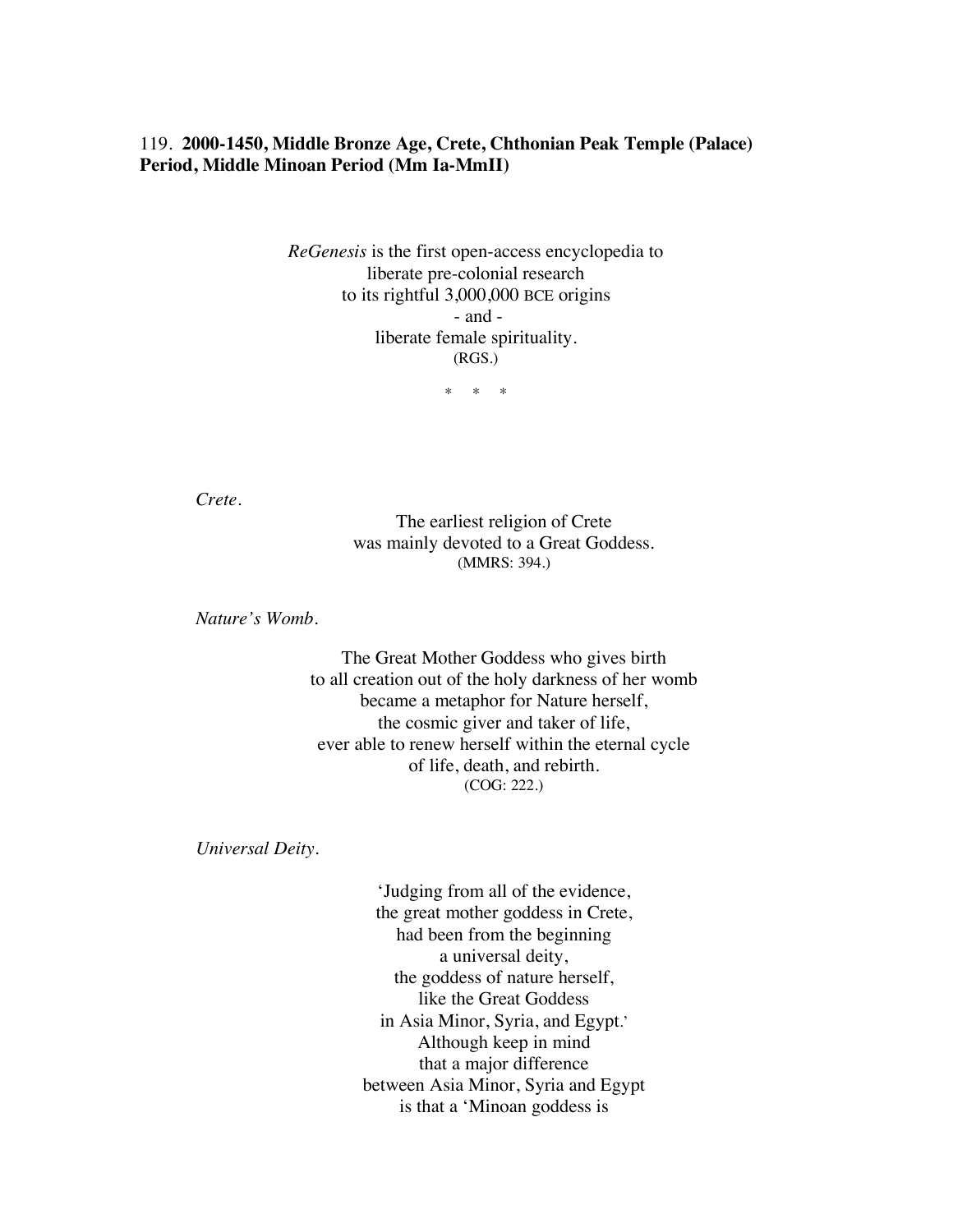never shown inside a shrine; she manifests herself within a natural environment, seated under a tree or on a rock.' Priests in costume do not attend her and '[t]hose that come close to her are either animal servants or worshipers mostly of the female sex.' (MMRS: 395, 160.)

*Myth.*

But to the critical intellect it is only too obvious that myth is an integral component of all religions and therefore cannot be excluded from the assertions of faith without injuring them. (TCW: 285.)

Old and New Temple (Palace) Periods of Minoan Crete, as evidenced in new temple centers in east and central Crete, began appearing c. 1900 BCE. Lacking significant evidence of class stratification and hierarchical kingship, Willetts believes that the palaces were in fact temples. (WCC.) Mara Keller adds to this hypotheses suggesting that temple center or Temple Period is a more legitimate term than palace, and therefore names this the Temple Period. (MK.)

Finds of the Temple Period include: exquisite Kamares pottery; seal stones; signet rings; temple frescos; *massebah* standing stones, and sacred Asherah pillars/thrones plus groves; horns of consecration; sacred knots (TGG: 32-39); labyrinths; labrys; tombs; caves; shrines; peak sanctuaries; plus polytheistic female deities. Goddesses were not only known as the lady, mountain mother and the lady of the animals, but also deities of "navigation, technology, birth and death." (MK.) One of the standing snake goddesses was found in the treasury of Knossos Temple. Sacred sanctuaries of Piskokefalo and Kofinas yielded clay female figures with high polos headdresses. These polo are very similar to that of the Anatolian sun goddess Arinna found at Kultepe, c. 3000-2000 BCE. Arinna, frequently seen with a leopard or lion is also compared to Babylonian Hepat and Hurrian Hepatu. \* These correlations speak to further evidence of religious influence as well as trade between Crete, Anatolia, and Mesopotamia. (WCC: 112-6; TIGR: 8-9; MK.)

\* Hepatu is also known as Hebat, Hepit, or Hepat.

A consensus appears to support one great mother goddess with multiple names including *Mother of the Mountains*. M. Nilsson emphatically states, "there is nothing in the so-called Mother of the Mountains seal which cannot be accounted for by Minoan art and religion." (MMRS: 390.) The Minoan mother goddess was a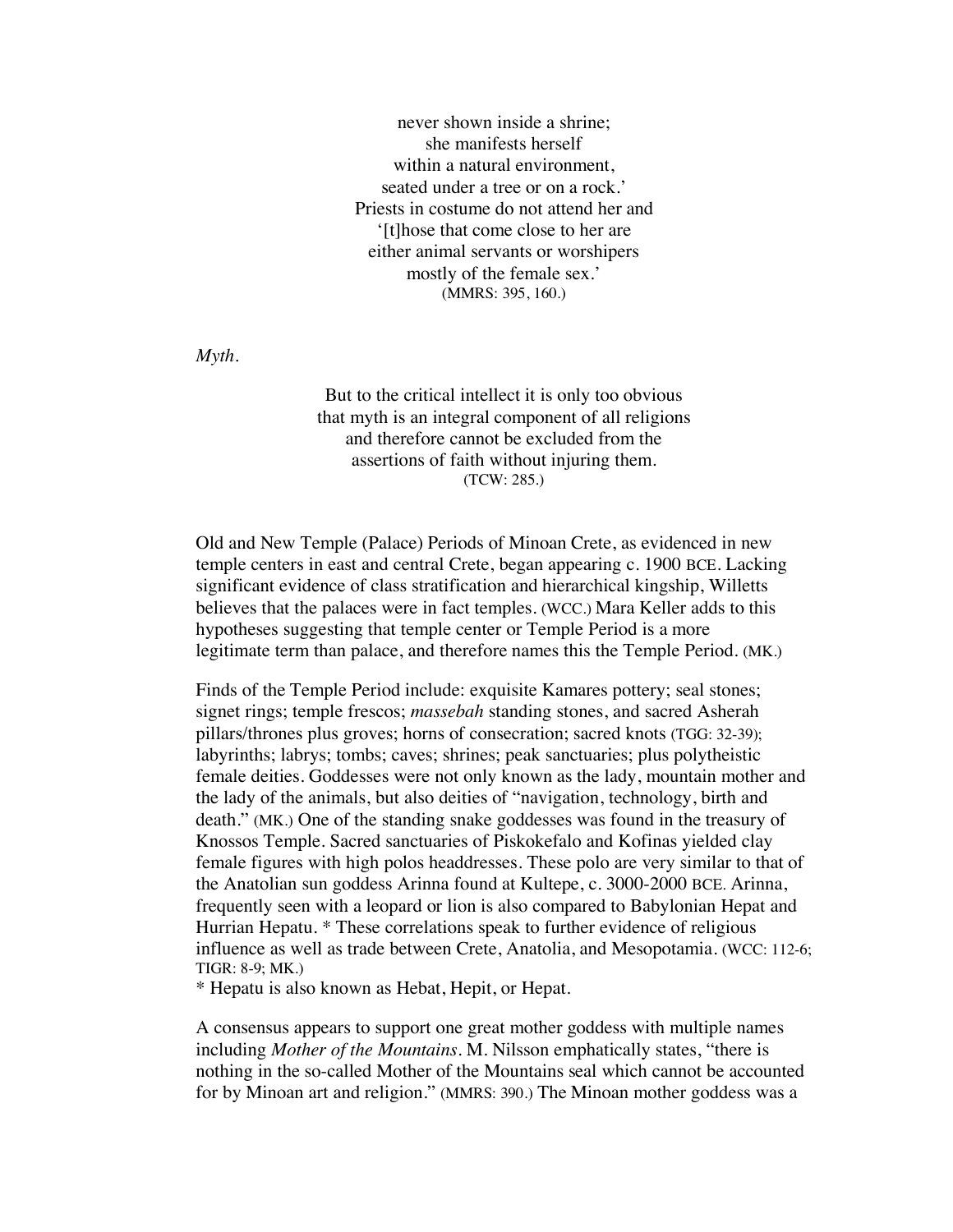great Nature \* Goddess with numerous names and aspects which later split into more specialized divinities. Most scholars also agree to a theology (or more accurately *thealogy*) of an "all-embracing, omnipotent Mother Goddess." (MMRS: 394.) \* Gaian?

"Judging from all of the evidence, the great mother goddess in Crete, had been from the beginning a universal deity, the goddess of nature herself, like the Great Goddess in Asia Minor, Syria, and Egypt (MMRS: 395)." Although keep in mind that a major difference between Asia Minor, Syria and Egypt is that a "Minoan goddess is never shown inside a shrine; she manifests herself within a natural environment, seated under a tree or on a rock." (MMR: 160.) Priests in costume do not attend her and "[t]hose that come close to her are either animal servants or worshipers mostly of the female sex." (MMR: 160.) According to Professor Blinkenberg, this supreme goddess was simply addressed as 'the Lady' (Notre Dame). (MMRS: 395.) To date archaeological discoveries have yet to discover any significant finds of male god images: as "male cult \* idols are absent." (MMRS: 400.) Male gods with the exception of master of the animals are rare. (MMRS: 390- 400.) \* [Cultures.]

Lack of warfare evidence suggests continued peaceful co-existence, but this comes to an end in the Late Bronze and Iron Age. The Middle Bronze Age was the last period that women would have an elevated personage including prominent priestess roles.

Almost every surviving picture of an elevated personage, celebrating or receiving offerings, is a woman: Fig. 98 is one example among many. However, whether a queen or high priestess ruled at Knossos, we have come a long way from the earlier communal structures of Cretan life. The [Linear A and B] tablets afford a picture of a highly stratified society and much power may have lain in the hands of specialized groups. Helen Waterhouse suggests that 'male hierarchies no doubt  $\cos$  – existed with the palace priestesses' (PK: 153-155). Knossos was not fortified, but the figure of 400 chariots itemized in the tablets [Linear B] suggests that by the 15 century BC, it was already militarized. It is to this period that most of the famous bull – leaping pictures belong (MHE: 128-9).

According to Mara Keller, priestesses *re-presented* the goddesses. Numerous ritual sites include caves and mountains plus temple shrines. In 1700 BCE, earthquakes destroyed the first temples. (Further research pending on this destruction.)

The Phaistos Disk, c. 1700 BCE, is the first printed document in Crete. In this discovery, pictographic Linear A is relationally associated to ancient Cretan hieroglyphics, but the *macro pattern* of Linear A is from Old Europe. In Linear A, one third to one half is based on the Old European Vinca script. Although not all of Linear A has been deciphered, the *repetitive continuity* of the abundant signs is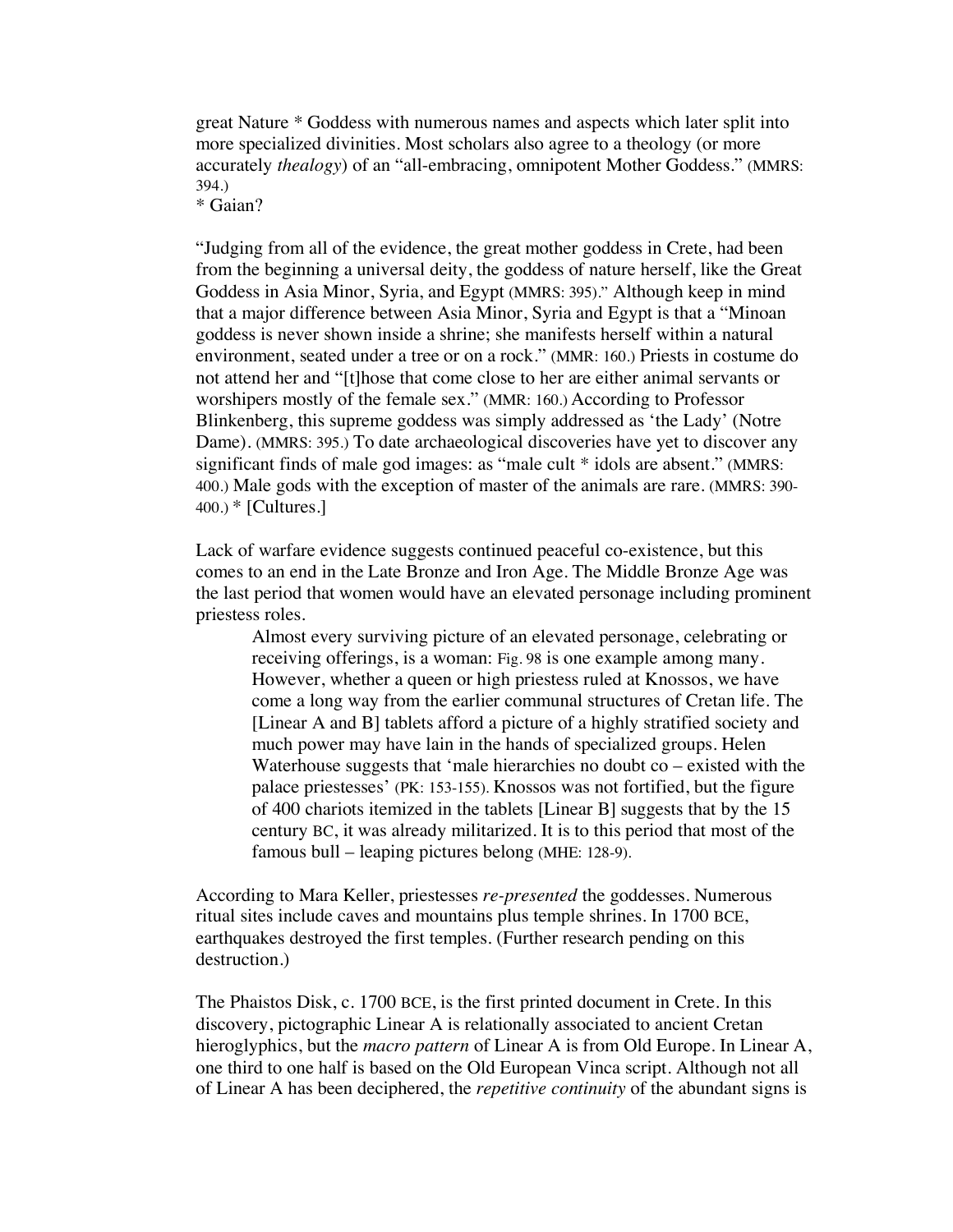parallel to the Old European repertory and has therefore crystallized and illuminated a direct correlation as never before brought forward in such overwhelming evidence.

As we enter the  $21$ <sup>s</sup> Century, history will have to be re-written as a result of this scientific, linguistic, and archaeological discovery. This discovery not only challenges dualistic typologies and determinist paradigms such as patristic entitlement, hierarchy, slavery, and subservience, but also questions subsequent structuralist theories such as Lévi-Strauss' anthropological binary principal of contrasting pairs as well as Cartesian mechanistic models. \* These challenges have the possibility of cracking the door to ecological awareness of fundamental interdependence to a larger natural whole \*\* that also includes female contributions in the controversial and androcentric history of Man-kind. "In *Re-Genesis*, the ecological interdependence to the larger natural world is named Ecothealogy (nature-goddess/Gaia's Web) in which all life forms in the cosmos" are eternal, boundless, interconnected and infinitely sacred (RG: 63). (RE: 9-10, 63; MMR: 2-4; LOA: 161-180; MHE: 166-169; WAM: 109-110; NS: 99; WOL; MK.)

\* Also see Descartes', 17<sup>th</sup> century "mind and mechanism proposal. "In this single stroke, he devitalized the planet and all its living creatures with the exception of the human (ET: 18, 26) " and in the process, attempted another genesis rendition of de-souling the self from the natural world.

\*\* In the principles of a *larger natural whole*, mankind is not a one size fits all.

Additional significance of the c. 1700 BCE Cypro-Minoan Linear 'A' Phaistos (or Phaestos) Disk are the unidentified ideograms of glyph (numbers) 27 and 34. (GGE: 179, Fig. 137- 2 and 3, 174-179; LOG: 251-256.) *Re-Genesis* proposes that glyphs 27 and 34 are clear graphic symbols of the goddess with raised hands on a triune vulvic base that is a universal goddess sign or symbol with various names including the KA goddess – or – the KA posture. For example, finds of archaeological Cretan figures of males and females are usually standing. "The male figures assume a saluting position or hold an offering, but the female figures hold a variety of poses. Only the *goddess* with raised hands develops a standard pose (TP: Ch. 1-3)."

This KA motif is also the sign of goddess Tanit; \* the ankh symbol of dark Egyptian mother goddess Isis (GSAE: 27); a votive frog epiphany (from ancient Greek ἐπιφάνεια) or manifestation of the uterus (LOG: 251); Goddess Asherah; Cypriot Psi/KA coins and goddess statues from the Enkomi, Kition, and Paphos temples; Lascaux Cave's horns of consecration; Cypriot circle dancers; Nile Bird Goddess; symbol included in the Dawn of African Alphabet; \*\* Lachish Plaque of goddess Qudshu; Cretan Poppy Goddesses; Salamis KA Goddess; and KA goddess servants at Sais; plus planet "Venus".

\* Birnbaum adds that African Tanit as the ankh (sign of life hieroglyphic) is also the symbol of international feminism. (FAH: 21.)

\*\* (RGS: 1900-1800, Dawning of the African Alphabet and the Aniconic Goddess Triangle).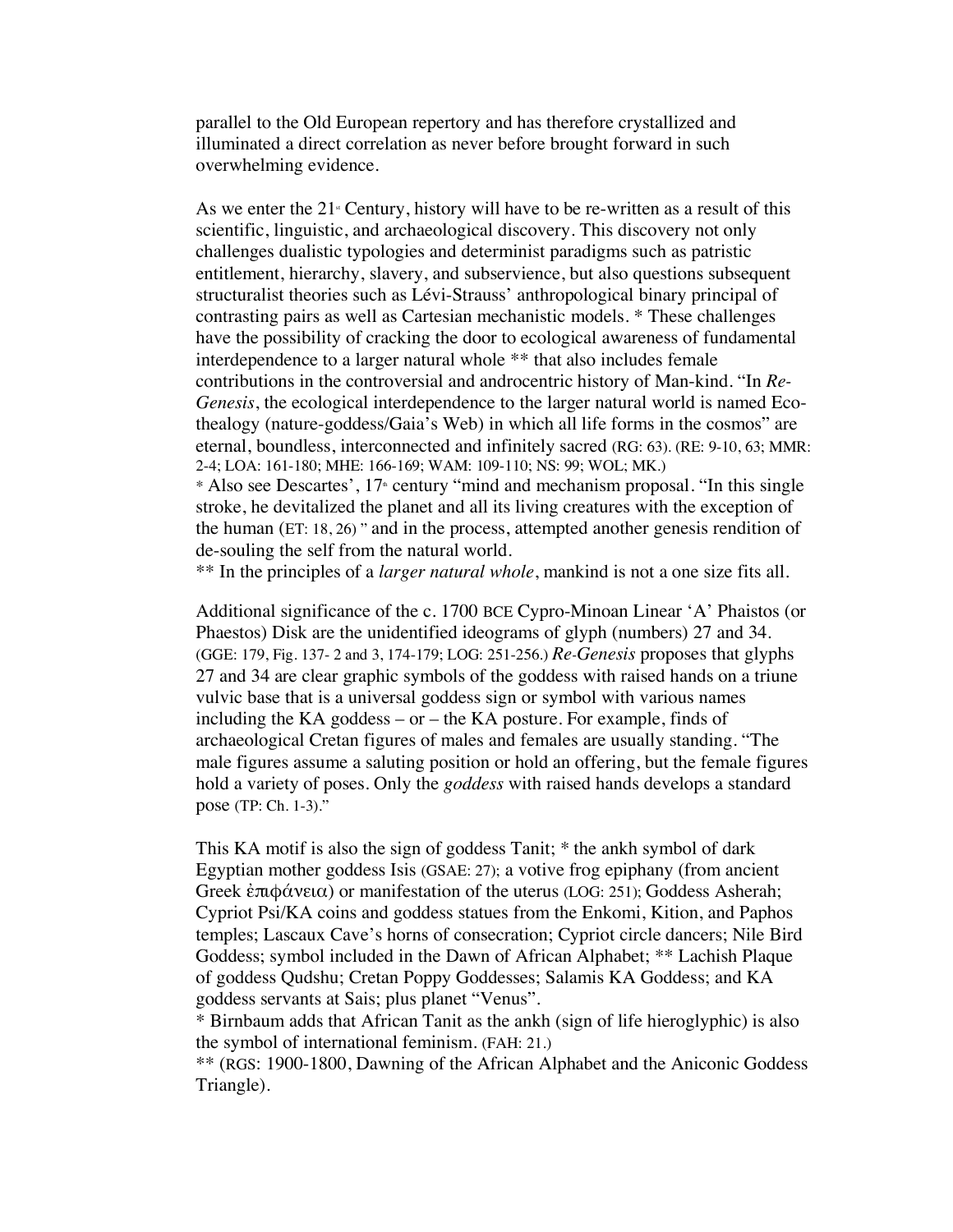Further Psi/KA goddess research: 25,000, Caravanserai, Trade Routes, and Dark Mothers; 15,000-12,000, Lascaux Cave; 10,000, Grotta dell'Addaura; 7000-5000, Early Neolithic Crete; 5500-3500, Cucuteni (Tripolye) Culture, Eastern Europe; 5400-3500, Ancient Aphrodite: Chalcolithic or Copper Age; 4000, Nile Bird Goddess, Egypt; 2000, Asherah; 1900-1800, Dawning of the African Alphabet and the Aniconic Goddess Triangle; 1500, Lachish Ewer, Triangle, and Menorah; 1400-1000, Post Palace Period; 900-800, KA Goddess, Salamis, Cyprus; 800, Tanit (Also Taanit, Ta'anit, Tannit, or Tannin); and 664-525, Neith and Black Virgin at Sais Temple, Egypt. (RGS.)

Further Psi/KA research:

- Evans, Sir Arthur. *The Mycenaean Tree and Pillar Cult and Its Mediterranean Relations: With Illustrations from Recent Cretan Finds*. London, England: Macmillan, 1901. (MTPC.)
- James, Edward Oliver. *The Tree of Life: An Archaeological Study*. Leiden, Netherlands: Brill, 1966. (TOL).
- Keel, Othmar. *Goddesses and Trees, New Moon and Yahweh*. Sheffield, England: Sheffield Academic Press, 1998. (GAT.)
- Meekers, Marijke.*Sacred Tree on Cypriote Cylinder Seals*. Nicosia, Cyprus: Report of the Department of Antiquities Cyprus: 1987. 66-76. (STCC.)

Further research on writing plus Vinca – and – Tisza sacred script: 5500-5000, Old European Writing Examples from Sicily; 5400-3200, Ancient Aphrodite: Chalcolithic or Copper Age; 5300-4300, Climactic Phase and Script in Old Europe; 5000-4900, Inanna, Uruk, and Mesopotamia; 3400-2900, Mesopotamian Writing from the Protoliterate Period; 3100-2600, Proto Bronze Age Crete, Writing and Heroes; 3000-2000, Anatolia; 3000, First Dynasty, Egypt; 2300, Sumerian Transitions; 2000, Asherah; 1900-1800, of the African Alphabet and Egyptian Aniconic Goddess Triangle; 1600, Mycenaeans Dominant on Greek Mainland; 1100-800, Iron Age; 1100-800, Mediterranean Dark Ages; 668-626, Sumerian Mythology; and 500-400, Classical Greek Era and Leading Male Authors. (RGS.)

According to M. M. Winn (PW), \* the emergence of sacred script in the Vinca – Tisza culture includes:

- a) V (chevron): 35; 72; 79; 142; 231,
- b) V with small centered vertical line: 82; 97; 142; 189; 142; 353,
- c) double V (chevron): 97-98; 144,
- d) labyrinth: 100; 155; 351; 410,
- e) single spiral labyrinth: 45; 155; 333,
- f) spiral: 261,
- g) triangle: 88; 114; 121; 186; 231,
- h) concentric circle and dot: 90; 119; 148; 313,
- i) KA: 41; 80; 119; 151; 180,
- j) double-axe (labrys): 184, \*\*
- k) tryfus (triske triskele): 245; 321,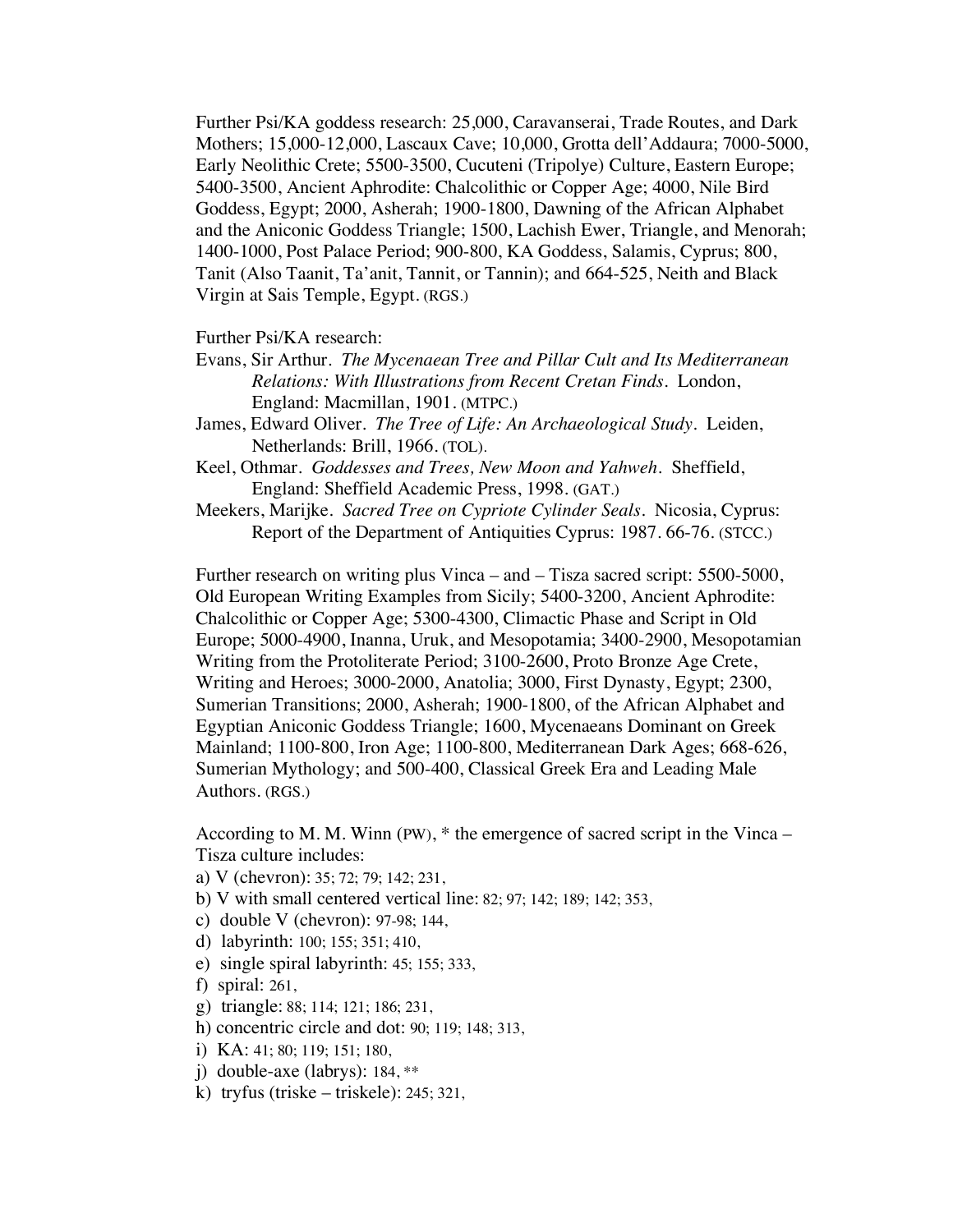l) double goddess: 327,

m) V (chevron) with emerging bush: 366,

n) Vinca and Uruk script comparisons: 218-220 and Chapter VII, and

o) M (amniotic fluid or Egyptian and Greek *mu* = water): 35; 119; 353. \*\*\*

\* The above is in addition to the many other authors cited throughout *Re-*

*Genesis* including Gimbutas. (GGE; LOG; WCG; TKC; BBA; TFW; TWKP; TAW; TLG.) \*\* Interpretations of the labrys include: the labia; butterfly; chrysalises; doubleaxe; and figure 8. (Also see Native American Bannerstones.)

\*\*\* According to the Darnells (1999), M is the hieroglyphic for water and later the Semitic letter M. (DOE.) Also, according to Gimbutas (1989), "the aquatic significance of the M sign seems to have survived in the Egyptian hieroglyph M, *mu*, meaning water, and in the ancient Greek letter M, *mu*." (LOG: 19.) (OG: 11.) (Addendum. For images of Vinca – Tisza (Central Balkan) signs and symbols, see Google Images, and use the phrase: "Jela Transylvania Neolithic sign.")

Further research on Cypro – Minion, Classical Cypriot, Cretan hieroglyphic, Linear A and B that supports a systemic affinity with the 'cultural milieu of Western Asia' (including Vinca and Tisza):

- Dexter, Miriam Robbins. "The Frightful Goddess: Birds, Snakes and Witches." *Varia on the Indo*–*European Past: Papers in Memory of Marija Gimbutas*. Eds. Miriam Robbins Dexter, and Edgar C. Polomé*. Journal of Indo-European Studies* Monograph No. 19 (1997): 124-151. (FG.)
- Finkelberg, Margalit. *Greeks and Pre-Greeks: Aegean Prehistory and Greek Heroic Tradition.* Cambridge, England: Cambridge University Press, 2005. 54-64. (GPG.)
- Fox, Margalit. *The Riddle of the Labyrinth: The Quest to Crack an Ancient Code.* New York, NY: Harper Collins, 2013. (RL.)
- Gimbutas, Marija Alseikaite. *The Civilization of the Goddess: The World of Europe*. San Francisco, CA: Harper, 1991. 35-41, 52, 309, and 319. (COG.)
- \_\_\_\_\_. *The Living Goddesses.* Supplemented and Ed. by Miriam Robbins Dexter. Berkeley, CA: University of California Press, 1999. Proof copy. xvii; 48-54; 218, n.1. (TLG.)
- Haarmann, Harald. *Early Civilization and Literacy in Europe: An Inquiry into Cultural Continuity in the Mediterranean World.* New York, NY: Mouton de Gruyter, 1996. (ECLE.)
- \_\_\_\_\_. "Writing in the Ancient Mediterranean: The Old European Legacy." *From the Realm of the Ancestors: An Anthology in Honor of Marija Gimbutas*. Ed. Joan Marler. Manchester, CT: Knowledge, Ideas and Trends, Inc., 1997. 108-121. (WAM.)
- \_\_\_\_\_. *Ancient Knowledge, Ancient Know-How, Ancient Reasoning: Cultural Memory in Transition, from Prehistory to Classical Antiquity and Beyond*. Amherst, NY: Cambria Press, 2013. (AN.)
- Marler, Joan, Ed. *The Danube Script: Neo-Eneolithic Writing in Southeastern Europe*. Sebastopol, CA: Institute of Archaeomythology, 2008. (TDS.)
- Marler, Joan, and Miriam R. Dexter, Eds. *Signs of Civilization: Neolithic*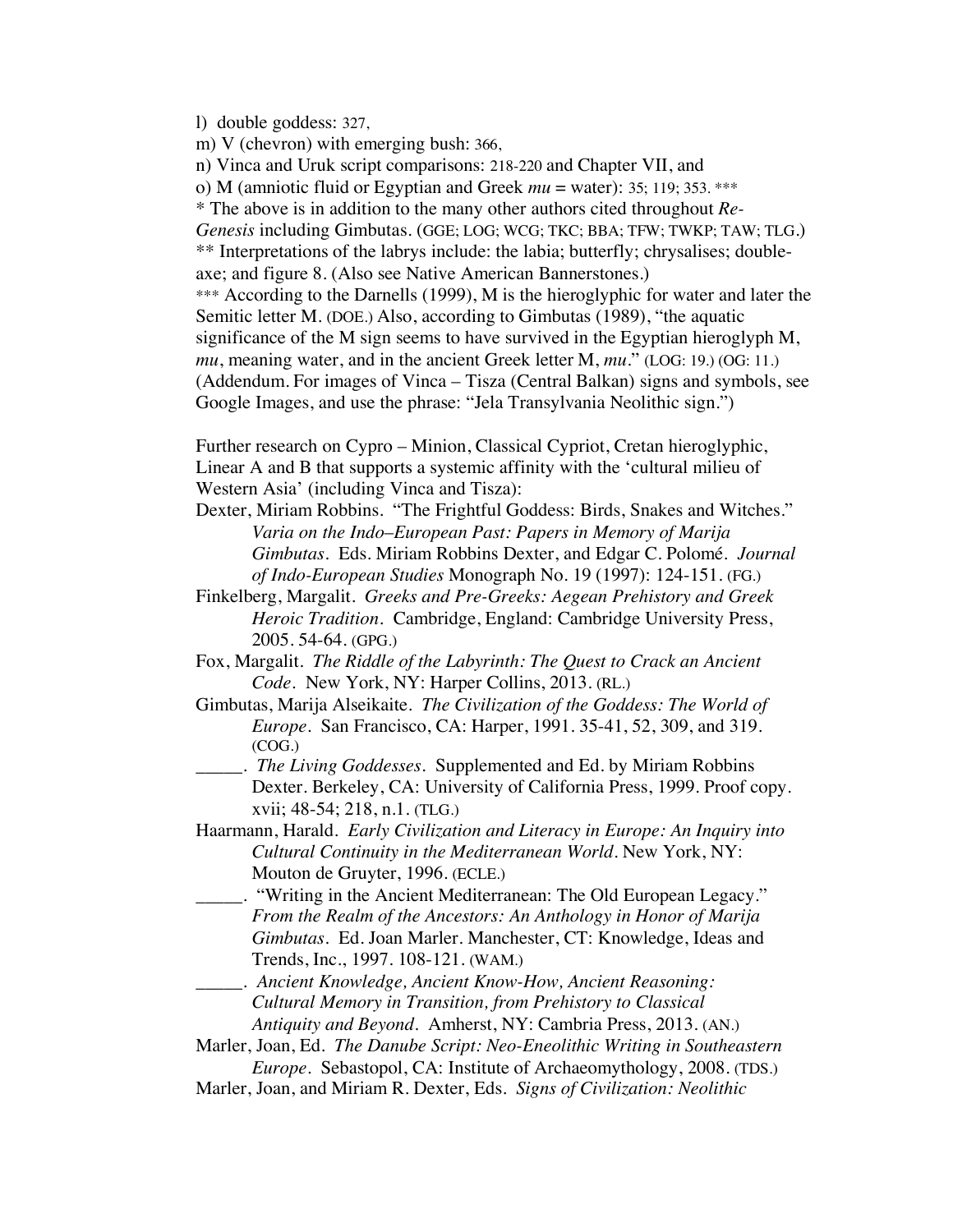*Symbol System of Southeast Europe*. Novi Sad, Hungary: Institute of Archaeomythology, 2009. (SC.)

Robinson, Andrew. *The Man Who Deciphered Linear B: The Story of Michael Ventris*. New York, NY: Thames & Hudson, 2002. (MWD.)

Further considerations on deep evolutionary linguistics:

Shryock, Andrew, Daniel L. Smail, and Timothy K. Earle. *Deep History: The Architecture of Past and Present*. Berkeley, CA: University of California Press, 2011: 103-127. (DH.)

Further research about the theory and possible impact of hieroglyphics on the alphabet:

Goldwasser, Orly. "How the Alphabet Was Born from Hieroglyphs. *Biblical Archaeology Review* 36.2 (Mar.-Apr. 2010): 36-50. (HA.)

Further research on the Vinca – and – Tisza linguistic symbol systems \* including the V/triangle/vulvic engravings and gender emergence:

Caldwell, Duncan. "Supernatural Pregnancies: Common Features and New Ideas Concerning Upper Paleolithic Feminine Imagery." *Arts & Cultures.* Geneva, Switzerland: Barbier-Mueller Museums, 2010. 52-75. (SPC.)

- Christ, Carol P. "Why Women Need the Goddess: Phenomenological, Psychological, and Political Reflections." *Womanspirit Rising: A Feminist Reader in Religion*. Eds. Carol P. Christ, and Judith Plaskow. San Francisco, CA: Harper & Row, 1979. 71-86. (WWN.)
- Clottes, Jean, and J. David Lewis-Williams. *The Shamans of Prehistory: Trance and Magic in the Painted Caves.* Trans. Sophie Hawkes. New York, NY: Harry N. Abrams, 1998. (SOP.)
- Conroy, L. P. "Female Figurines of the Upper Paleolithic and the Emergence Of Gender." *Women in Archaeology: A Feminist Critique*. Eds. Hilary du Cros and Laurajane Smith. Canberra, Australia: Dept. of Prehistory, Research School of Pacific Studies, Australian National University, 1993. 153-160. (FF.)
- Joan, Eahr Amelia. "Ochre's Living Lineage: The Gyne-Morphic Bloodline of Spirituality." Publication, 2018. (OLL.)
- Lewis-Williams, David J. *The Mind in the Cave: Consciousness and the Origins of Art.* London, England: Thames and Hudson, 2002. (MIC.)
- Marler, Joan, and Miriam R. Dexter, Eds. *Signs of Civilization: Neolithic Symbol System of Southeast Europe*. Novi Sad, Hungary: Institute of Archaeomythology, 2009. (SC.)
- McCoid, Catherine Hodge and LeRoy D. McDermott. "Toward Decolonizing Gender." *American Anthropologist* 98.2 (Jun. 1996): 319-326. (TDG.)
- \* For images of Vinca Tisza (Central Balkan) signs and symbols, see Google Images, and use the phrase: "Jela Transylvania Neolithic."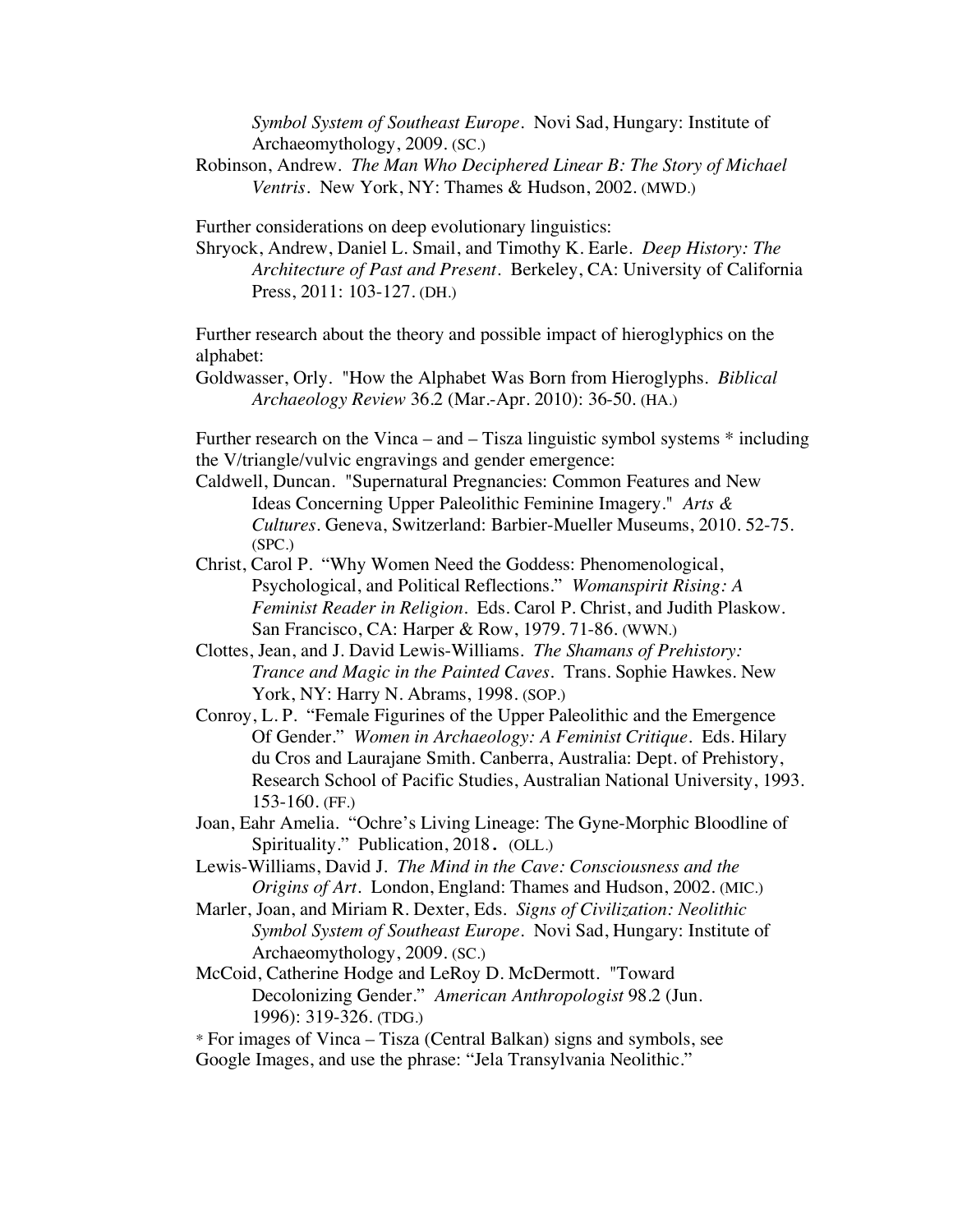For an extensive discussion on how the Mycenaean-Minoan culture was a hybrid culture of both Old European and Indo – European elements that were later assimilated by the Classical Greece, c. 500 BCE: 1450-1100, Late Bronze Age Crete. (RGS.)

Further Crete research: 7000-3500 (1450), Old Europe; 7000-5000, Early Neolithic Crete; 3100-2600, Proto Bronze Age Crete; 2600-2000, Early Bronze Age Crete; 2600-2150, Myrtos; 1625, Thera; 1600, Mycenaeans Dominant on Greek Mainland; 1580, Zeus; 1450-1100, Late Bronze Age Crete; 1100-800, Iron Age; and 1100-800, Mediterranean Dark Ages. (RGS.)

Further Crete and Aegean research:

- Alexiou, Stylianos, Nikolaos Platon, and Hanni Guanella. *Ancient Crete*. Trans. D. J. S. Thomson. London, England: Thames & Hudson, 1968.  $(AC.)$
- Arthur, Marilyn B. "Early Greece: The Origins of the Western Attitude toward Women." *Women in the Ancient World: The Arethusa Papers*. Eds. John Peradotto, and J. P. Sullivan. Albany, NY: State University of New York Press, 1984. 7-58. (EG.)
- Conn, Marie A. "Pandora and Eve: The Manipulation and Transformation of Female Archetypes." *Balancing the Scales: An Examination of the Manipulation and Transformation of Symbolic Concepts of Women*. Eds. Marie A. Conn and Therese B. McGuire*.* Lanham, MD: University Press of America, 2003, 1-24. (PAE.)
- Dietrich, Bernard C. *The Origins of Greek Religion.* Berlin, Germany: Walter de Gruyter, 1974: 11, 96-106. (OGR.)
- \_\_\_\_\_. *Tradition in Greek Religion*. New York, NY: Walter de Gruyter, 1986. (TIGR.)
- Finkelberg, Margalit. *Greeks and Pre-Greeks: Aegean Prehistory and Greek Heroic Tradition.* Cambridge, England: Cambridge University Press, 2005. (GPG.)
- Gesell, Geraldine C. *Town, Palace, and House Cult in Minoan Crete*. "Studies in Mediterranean Archeology" Vol. 67. Göteborg: P. Åströms Förlag, 1985: Ch. I: 2. (TP.)
- Keller, Mara Lynn. "Crete of the Mother Goddess: Communal Rituals and Sacred Art." *ReVision* 20.3 (Winter 1998): 12-16. (KCMG.)
- Lubell, Jarrett A. "The Minoans of Crete." *Archaeology* 68.3 (May-Jun. 2015): 28-35. (MOC.)
- Mellersh, H. E. L. *Minoan Crete*. New York, NY: Putnam, 1967. (MMC.)
- Platon, Nicolas. *Crete*. Geneva, Switzerland: Nagel Publishers, 1966. (C.)
- Rutkowski, Bogdan. *Cult Places of the Aegean*. New Haven, CT: Yale University Press, 1986. (CPA.)

For an extensive discussion about the Mycenaean–Minoan culture as a hybrid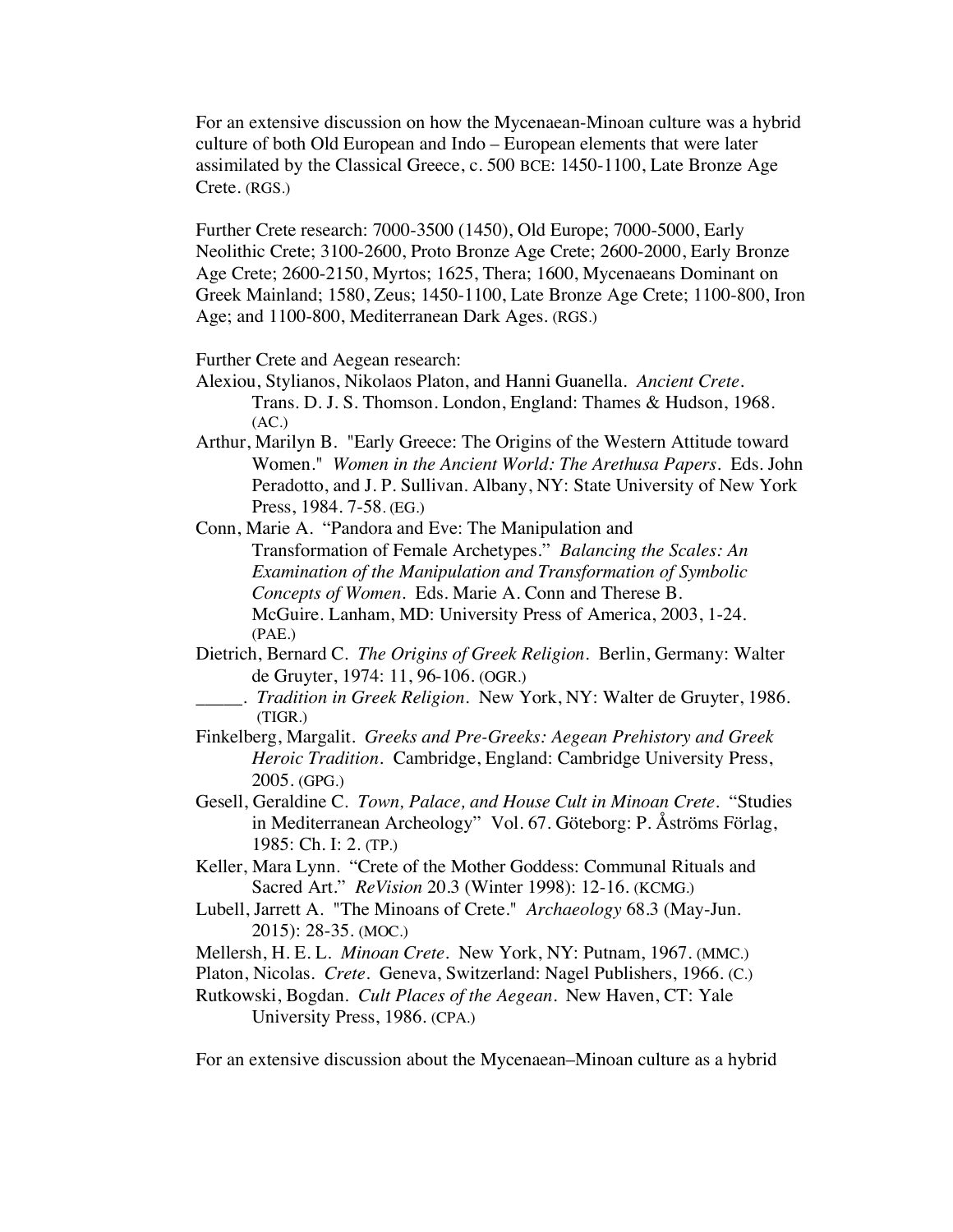of both Old European and Indo–European elements that were later assimilated by the Classical Greece, c. 500 BCE, see: 1450-1100 BCE, Late Bronze Age Crete. (RGS.)

Further labyrinth, labrys, spiral, and meander research: 30,000-25,000, Aurignacian Age; 3000, Founding of Troy; 2700, Silbury Hill, England; 2600- 2000, Early Bronze Age, Crete, Chthonian; 2000, Asherah; and 1450-1260, Hattusa and Yazilikaya, Anatolia. For a significant tomb with multiple spirals, see the Castelluccio tomb door #34 in *Re-Genesis* entry, 19<sup>th</sup> to 15<sup>th</sup> BCE, Castelluccio Culture. (RGS.)

Further research on ancient healing/re-generating centers, some more well-known than others: Anatolian Bursa, Pergamon/Asclepion, Perge, Pamukkale, Ephesus and Bogazkoy; Egyptian Philae, Dendera, Abu Simbel/Abshek's Sacred Cave, and Kom Ombo; Roman Villa of Mysteries, Herculaneum, and Pompeii; Greek Kos; Minoan Crete; Megaliths Stonehenge, Avebury, Woodhenge, and West Kennet Long Barrow; ancient chalk mound Silbury Hill; Celtic Glastonbury / Chalice Well, and Brythonic Bath; Breton Gavrinis; Eire/Ireland's Knowth and Newgrange; Syrian Palmyra, \* and Iberian/Roman Alhambra. \* UNESCO world–heritage site Palmyra was invaded and seized by Islamic militants on 5–20–2015. Ancient Palmyra was a major caravan juncture for centuries, crossroad center of trade, dark–deity rituals, water–healing facilities, and mercantile information exchange resource for Greek, Roman, Persian and Islamic cultures. As a world–crossroad repository, Palmyra's archaeology is/was (?) an iconic legacy and archive of ancient civilizations.

Further Arinna and Hepat research: 3000-2000, Anatolia.

Further research on dualistic ramifications/topologies that divide the physical and meta – realms as well as polarize and valorize differences such as light over dark, sun over the moon, gods over goddesses, and male over female: 4400-2500, Kurgan Invasions Bring Catastrophic Destruction; and 1100-800, Mediterranean Dark Ages; and Aristotle's Theory of Rational Male Dominance. (Also, CE entries: 52, St. Paul and Virginity; and 1637, René Descartes.) (RGS.)

For images of Vinca – Tisza (Central Balkan) signs and symbols, see Google Images, and use the phrase, "Jela Transylvania Neolithic sign."

IMAGE: MAP: CRETE, GREECE. PHOTO: © GSA. DESCRIPTION: MAP OF CRETE AND CYCLADES, GREECE. SLIDE LOCATION MAPS, SHEET 1, ROW 1, SLEEVE 2, SLIDE #2, BCE. IT\_MAP\_S1\_R1\_SL2\_S2.jpg SHOT ON LOCATION: BRITISH MUSEUM: LONDON, ENGLAND. NOTE : FIELDWORK PROJECT 1980-1989.

IMAGE: BRONZE BULL: CRETE, GREECE. PHOTO: © GSA. DESCRIPTION: BRONZE BULL WITH ACROBAT.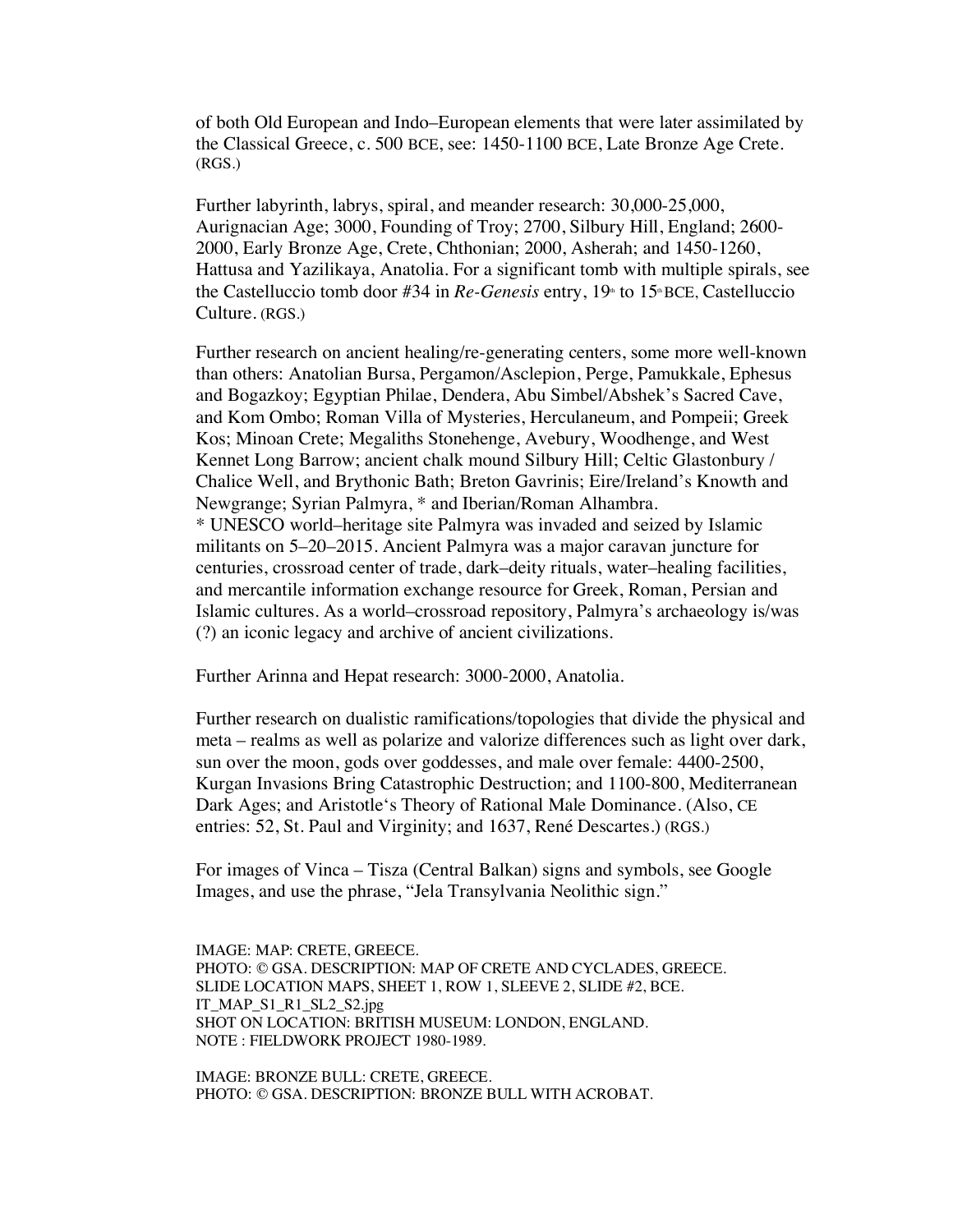SLIDE LOCATION CRETE, SHEET 3, ROW 3, SLEEVE 1, SLIDE #31, 1500-1450 MINOAN BCE.

CU\_CRE\_S3\_R3\_SL1\_S31.

SHOT ON LOCATION: BRITISH MUSEUM: LONDON, ENGLAND. NOTE  $1$ .

> KNOSSOS WAS NOT FORTIFIED, BUT THE FIGURE OF 400 CHARIOTS ITEMIZED IN THE TABLETS [LINEAR B] SUGGESTS THAT BY THE 15TH CENTURY BC, IT WAS ALREADY MILITARIZED. IT IS TO THIS PERIOD THAT MOST OF THE FAMOUS BULL – LEAPING PICTURES BELONG (MHE: 128-9). (SOURCE: ENTRY ABOVE.)

NOTE 2: FIELDWORK PROJECT 1998-2002.

IMAGE: KA PLUS HORNS OF CONSECRATION: NEOLITHIC. PHOTO: © GSA. DESCRIPTION: KA MOTIFS ILLUSTRATED IN BOTH HUMAN AND ANIMAL MOTIFS (BULL HORNS OF CONSECRATION). SLIDE LOCATION NEO. PAL. FRENCH: SHEET 5, ROW 1, SLEEVE 5, SLIDE #55, BRONZE AGE BCE. CU\_NPF\_S5\_R1\_SL5\_S55.jpg SHOT ON LOCATION: MUSÉE DES ANTIQUITÉS NATIONALES: SAINT-GERMAIN-EN-LAYE, FRANCE, JUST OUTSIDE OF PARIS. NOTE 1: FIELDWORK PROJECT 1980-1989.

IMAGE: MINOAN – MYCENAEAN BEE PENDANT: MALIA, CRETE. PHOTO: © GSA. DESCRIPTION: GOLD MINOAN – MYCENAEAN PENDANT OF DOUBLE BEE GODDESS INC. TWO BEES CARRYING DROPS OF HONEY. SLIDE LOCATION MSC. GREECE, SHEET 4, ROW 1, SLEEVE 5, SLIDE #30, BCE. CO\_MGR\_S4\_R1\_SL5\_S30. SHOT ON LOCATION: CHRYSOLAKOS, MALLIA NECROPOLIS AT THE HERAKLION ARCHAEOLOGICAL MUSEUM: CRETE, GREECE. NOTE 1: (DG: 100.)

NOTE 2: FIELDWORK PROJECT 1982.

IMAGE: DOUBLE-AXE, PROTOTYPE FOR THE CEREMONIAL FIGURE EIGHT: MALTA. PHOTO: © GSA. DESCRIPTION: DOUBLE-AXE CONJOINED AT APEXES WITH TWO HALF MOON BLADES OR SCHEMATIZED BUTTERFLY WINGS. SLIDE LOCATION MSC. GREECE, SHEET 4, ROW 2, SLEEVE 4, SLIDE #11, 17th C. BCE. CO MGR S4 R2 SL4 S11. SHOT ON LOCATION: HERAKLION MUSEUM: CRETE, GREECE. NOTE 1: THIS DOUBLE-AXE WITH TWO HALF MOONS MAY HAVE BEEN A PROTOTYPE FOR THE CEREMONIAL FIGURE EIGHT AXE OR LABRYS \* ALSO FOUND

THROUGHOUT THE NEAR AND MIDDLE EAST. NOTE 2: \* CAMERON SUGGESTS THAT A MORE APPROPRIATE TERM FOR THE DOUBLE-AXE/LABRYS IS LABIUM. (SA: 10.) NOTE 3: TO–SCALE PROTOTYPE.

NOTE 4: FIELDWORK PROJECT 1982-1985.

PHOTO NOTE: BULGARIAN DOUBLE-AXE CONJOINED AT APEXES,

IMAGE: MONARCH BUTTERFLY, GREECE. PHOTO: © GSA. DESCRIPTION: MONARCH BUTTERFLY INTERPRETATIONS INCLUDE: THE LABRYS; LABIA; CHRYSALISES; DOUBLE-AXE CONJOINED AT APEXES; AND THE FIGURE 8. (RGS.) SLIDE LOCATION MSC. GREECE, SHEET 4, ROW 2, SLEEVE 5, SLIDE #16, BCE. CO\_MGR\_S4\_R2\_SL5\_S16. ON LOCATION: GREECE.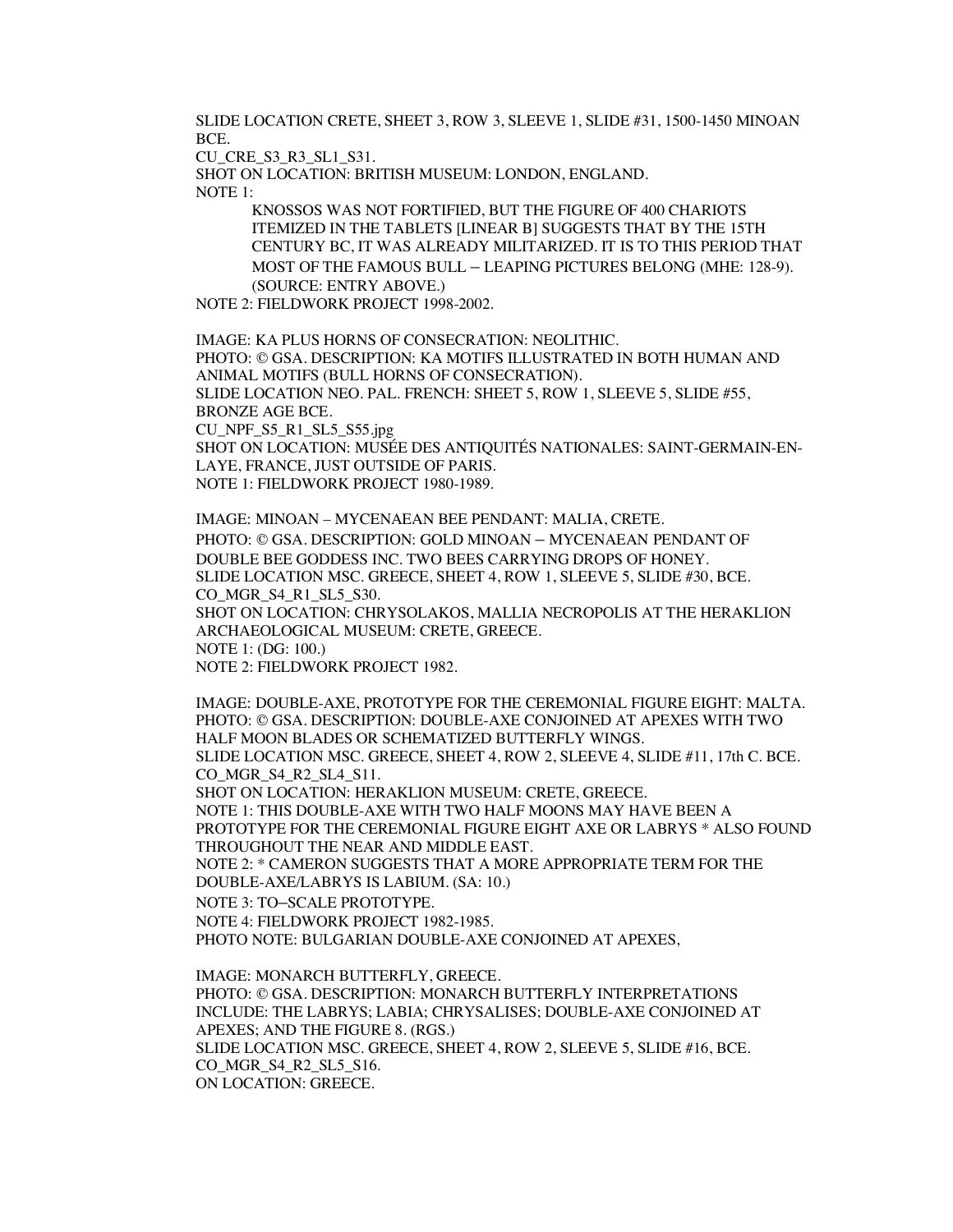NOTE 1: MINOAN – MYCENAEAN BUTTERFLIES ARE FREQUENTLY PORTRAYED WITH DOUBLE-AXE WINGS OR CONJOINED TRIANGLES AT THE APEXES. (SEE, MMRS: 195. FIG. 90, #41.)

NOTE 2:

THE TWO – WINGED BUTTERFLY IMAGED BY THE GOLD PENDANTS FROM THE THIRD SHAFT GRAVE IS PRACTICALLY IDENTICAL WITH THAT ENGRAVED ON WHAT SEEMS TO HAVE BEEN A VOTIVE BRONZE [DOUBLE] AXE, FOUND AT PHAESTOS [M. M. III] WHERE ITS RELIGIOUS IMPORT CAN HARDLY BE DOUBTED (RN: 57; RGS).

NOTE 3:

'THE BUTTERFLY/DOUBLE – AXE SYMBOL COULD REPRESENT [THE] OPENED LABIA' (SA: 10, N. 7; RGS). ADDING TO THE BUTTERFLY – LABIA CONSIDERATION, ARCHAEOLOGIST SIR ARTHUR EVANS 'PUBLISHED A SERIES OF CHRYSALISES, BUTTERFLIES, AND GODDESSES RELATED TO CHRYSALISES OR WITH BUTTERFLY WINGS (RN: 53-71). HE INTERPRETED THE CHRYSALIS AS AN EMBLEM OF NEW LIFE AFTER DEATH' (GGE: 186-7; RGS). (SOURCE: ENTRY ABOVE.)

IMAGE: MOTHER GODDESS ON MINOAN POTTERY: GREECE. PHOTO: © GSA. DESCRIPTION: HOURGLASS-SHAPED MINOAN MOTHER GODDESS WITH EXTENDED SERPENTINE TENTACLES ON POTTERY. SLIDE LOCATION KA, SHEET 1, ROW 3, SLEEVE 5, SLIDE #36, 1300-1200 BCE. IT\_KA\_S1\_R3\_SL5\_S36. SHOT ON LOCATION: BRITISH MUSEUM: LONDON, ENGLAND. NOTE 1: (LOG: 227.) NOTE 2: FIELDWORK PROJECT 1998-2002.

IMAGE: SNAKE GODDESS FROM GOURNIA: CRETE, GREECE. PHOTO: © GSA. DESCRIPTION: CRETE SNAKE GODDESS FROM GOURNIA, NOT TO BE CONFUSED WITH THE ARTHUR EVANS' CONTROVERSY. SLIDE LOCATION CRETE, SHEET 1, ROW 4, SLEEVE 5, SLIDE #6, BCE. CU\_CRE\_S1\_R4\_SL5\_S6. SHOT ON LOCATION: HERAKLION MUSEUM: CRETE, GREECE. NOTE 1: SNAKE GODDESS PROTOTYPE OF HARRIET BOYD–HAWES' DISCOVERY. NOTE 2: FOR DISCUSSION ON MINOAN AND OTHER ANCIENT MEDITERRANEAN ANTIQUITIES SEE AUTHOR, GEORGE E. MYLONAS. (MM.) NOTE 3: FOR FURTHER DISCUSSIONS ON GOURNIA'S SNAKE GODDESS SEE KENNETH S. LAPATIN'S *MYSTERIES OF THE SNAKE GODDESS.* NOTE 4: FIELDWORK PROJECT 1982.

IMAGE: GOURNIA: CRETE, GREECE. PHOTO: © GSA. DESCRIPTION: AREA IN GOURNIA WHERE THE SNAKE GODDESS WAS FOUND. SLIDE LOCATION CRETE, SHEET 2, ROW 1, SLEEVE 2, SLIDE #3, BCE. CU CRE S2\_R1\_SL2\_S3. SHOT ON LOCATION: GOURNIA: CRETE, GREECE. NOTE 1: SNAKE GODDESS PROTOTYPE OF HARRIET BOYD-HAWES' DISCOVERY NOT TO BE CONFUSED WITH THE ARTHUR EVANS' CONTROVERSY. NOTE 2: FOR DISCUSSION ON MINOAN AND OTHER ANCIENT MEDITERRANEAN ANTIQUITIES SEE AUTHOR, GEORGE E. MYLONAS. NOTE 3: FOR FURTHER DISCUSSIONS ON GOURNIA'S SNAKE GODDESS SEE, KENNETH S. LAPATIN'S *MYSTERIES OF THE SNAKE GODDESS.* (MM.) NOTE 4: FIELDWORK PROJECT 1982.

IMAGE: ARINNA: CARCHEMISH (KARKAMIS), (ANATOLIA) TURKEY.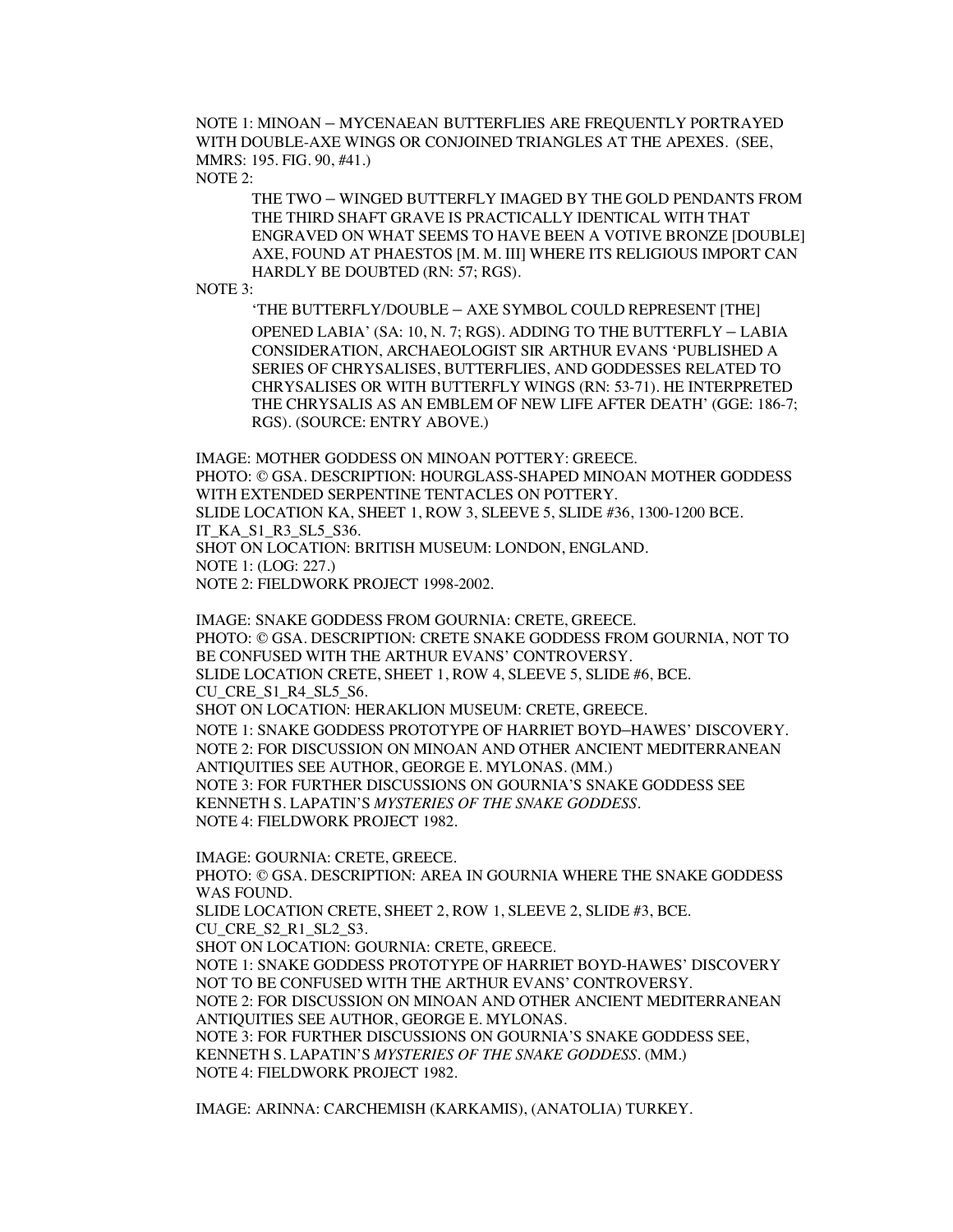PHOTO: © GSA. DESCRIPTION: ARINNA \* WITH POMEGRANATE AND A HIGH POLOS HEADDRESS. (OTHER NAMES INC. LADY KUBABA/KUBA/KABAB/KAABA/ ISHTAR/ HEPAT): HITTITE CARCHEMISH (KARKAMIS), (ANATOLIA) TURKEY. (ALSO SEE: TURKISH VILLAGE BOGHAZKEUI.)

SLIDE LOCATION TURKEY, SHEET 45, ROW 2, SLEEVE 3, SLIDE #428, BCE. CO\_TUR\_S45\_R2\_SL3\_S428.jpg

SHOT ON LOCATION: MUSEUM OF ANATOLIAN CULTURES: ANKARA, (ANATOLIA) TURKEY.

NOTE 1: GODDESS ARINNA/KUBABA (KABABA) WITH POMEGRANATE, COALESCING WITH "PHRYGIAN MOTHER GODDESS CYBELE, WHO WAS ALSO PORTRAYED WITH POMEGRANATES." (HVG: 202.) NOTE 2:

\* INSCRIBED ON THE WALLS OPPOSITE THE YAZILIKAYA ENTRANCE IS THE GREAT CONVERGING PROCESSION OF GODDESS HEPATU (OLDER HITTITE – HATTIC SUN GODDESS ARINNA) (RGS).

NOTE 3:

HITTITE EVIDENCE ILLUSTRATES … THAT ALL OF THESE PANTHEONS 'HAVE STORMGODS AT THE HEAD, BUT WIVES WITH INCONSISTENTLY COGNATE NAME OR ORIGIN. HEPAT'S POSITION IN FACT IS A SYNCRETISM OF HURRIAN HEPAT WITH OLDER HITTITE – HATTIE SUN GODDESS OF ARINNA, QUEEN OF HEAVEN' (IEMS: 64; RGS).

NOTE 4: FIELDWORK PROJECT 1986.

IMAGE: ARINNA: CARCHEMISH (KARKAMIS), (ANATOLIA) TURKEY. PHOTO: © GSA. DESCRIPTION: ARINNA \* WITH POMEGRANATE AND A HIGH POLOS HEADDRESS. (OTHER NAMES INC. LADY KUBABA/KUBA/KABAB/KAABA/ISHTAR/ HEPAT): HITTITE CARCHEMISH (KARKAMIS), (ANATOLIA) TURKEY. (ALSO REFERENCE THE TURKISH VILLAGE BOGHAZKEUI.)

SLIDE LOCATION TURKEY, SHEET 45, ROW 2, SLEEVE 2, SLIDE #427a, BCE. CO\_TUR\_S45\_R2\_SL2\_S427a.jpg

SHOT ON LOCATION: MUSEUM OF ANATOLIAN CULTURES: ANKARA, (ANATOLIA) TURKEY.

NOTE 1: GODDESS ARINNA/KUBABA (KABABA) WITH POMEGRANATE, COALESCING WITH "PHRYGIAN MOTHER GODDESS CYBELE, WHO WAS ALSO PORTRAYED WITH POMEGRANATES." (HVG: 202.) NOTE 2:

\* INSCRIBED ON THE WALLS OPPOSITE THE YAZILIKAYA ENTRANCE IS THE GREAT CONVERGING PROCESSION OF GODDESS HEPATU ( OLDER HITTITE – HATTIC SUN GODDESS ARINNA) (RGS).

NOTE 3:

HITTITE EVIDENCE ILLUSTRATES … THAT ALL OF THESE PANTHEONS 'HAVE STORMGODS AT THE HEAD, BUT WIVES WITH INCONSISTENTLY COGNATE NAME OR ORIGIN. HEPAT'S POSITION IN FACT IS A SYNCRETISM OF HURRIAN HEPAT WITH OLDER HITTITE – HATTIE SUN GODDESS OF ARINNA, QUEEN OF HEAVEN' (IEMS: 64; RGS).

NOTE 4: FIELDWORK PROJECT 1986.

IMAGE: WINGED – TYPE – URAEUS PROTECTS KUBABA: (ANATOLIA.) TURKEY PHOTO © GSA DESCRIPTION: WINGED – TYPE – URAEUS PROTECTS GODDESS KUBABA: ALTERNATIVE APPELLATIONS INC. LADY KUBABA, KUBA, KABAB, KAABA, ISHTAR, HEPAT. ACCOUTERMENTS ARE POMEGRANATE OR MIRROR PLUS A HIGH POLOS HEADDRESS: COMPOSITION IS BASALT, (DARK VOLCANIC ROCK). SOURCE IS HITTITE CARCHEMISH (KARKAMIS), (ANATOLIA) TURKEY, NEAR THE ASSYRIAN (SYRIAN) BORDERS.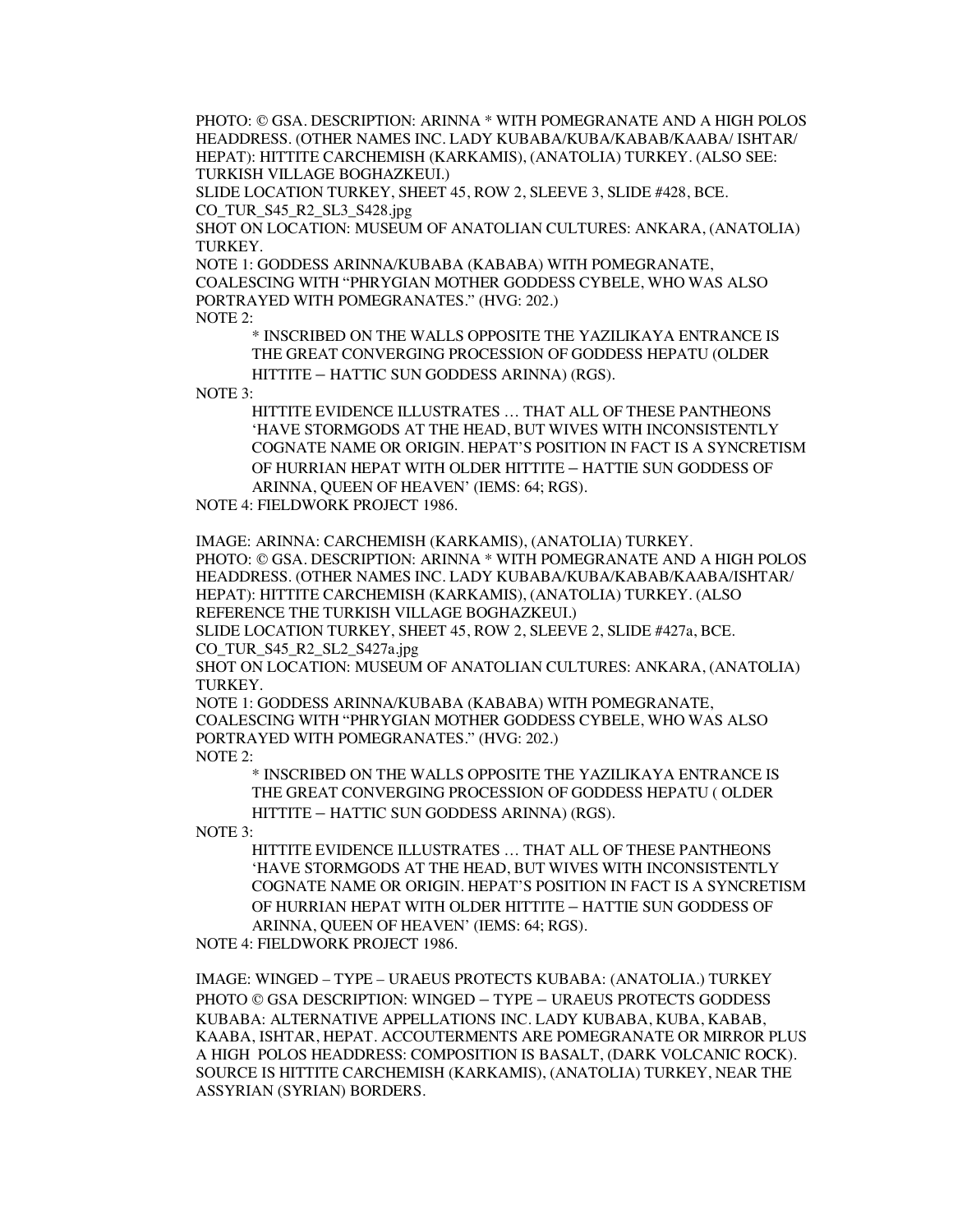SLIDE LOCATION TURKEY, SHEET 53A, ROW 2, SLEEVE 2, SLIDE #29, NEO-HITTITE BCE.

CO\_TUR\_S53A\_R2\_SL2\_S29.jpg

SHOT ON LOCATION: BRITISH MUSEUM: LONDON, ENGLAND. NOTE  $1$ .

> ADDITIONALLY, THE ROYAL URAEUS (WEDJAT) OR COBRA IS ONE OF THE EGYPTIAN HIEROGLYPHIC SYMBOLS FOR THE GODDESS, ISIS. AS SUCH, THE COBRA (URAEUS) WAS UNDERSTOOD AS A THIRD EYE, ANALOGOUS TO HER WISDOM, PROTECTION AND MYSTICAL INSIGHT. THEREFORE IT IS NOT UNUSUAL TO FIND EGYPTIAN DEITIES AS WELL AS TEMPLE ENTRANCES AND DOORWAYS FRAMED BY THE URAEUS (RGS).

PHOTO NOTE: ENHANCE UNDER-EXPOSURE, CHRISI KARVONIDES' TEAM.

IMAGE: EGYPTIAN ANKH COIN, SIGN OF LIFE: CYPRUS, GREECE. PHOTO: © GSA. DESCRIPTION: ANKH COIN, FEMALE SIGN OF LIFE. SLIDE LOCATION CYPRUS, SHEET 3, ROW 3, SLEEVE 2, SLIDE #8**, 425** BCE. CU\_CYP\_S3\_R3\_SL2\_S8.

SHOT ON LOCATION: BRITISH MUSEUM: LONDON, ENGLAND. NOTE 1: COMPARISON ALSO NOTED AT KING TUT EXHIBIT, DE YOUNG MUSEUM (SF CA) ON 6-27-09.

NOTE 2: AN ICONOGRAPHIC INTERPRETATION OF THE ANKH INCLUDES HIEROS GAMOS. (APL: 2-23-1999.)

NOTE 3: "THE HIEROS GAMOS FROM WHENCE A ROYAL SOVEREIGN GETS HIS [OR HER] POWER AND THIS IS THE GODDESS HERSELF (APL: 2-23-1999)."

NOTE 4: "THE KA IS ALSO THE GENERIC SYMBOL FOR THE FEMALE, THE PLANET *VENUS,* AND THE EGYPTIAN ANKH (RGS)." (SOURCE IS ENTRY ABOVE.) NOTE 5: FIELDWORK PROJECT 2002.

IMAGE: KA PLUS HORNS OF CONSECRATION: NEOLITHIC. PHOTO: © GSA. DESCRIPTION: KA MOTIFS ILLUSTRATED IN BOTH HUMAN AND ANIMAL MOTIFS (BULL HORNS OF CONSECRATION). SLIDE LOCATION NEO. PAL. FRENCH: SHEET 5, ROW 1, SLEEVE 5, SLIDE #55, BRONZE AGE BCE. CU\_NPF\_S5\_R1\_SL5\_S55.jpg SHOT ON LOCATION: MUSÉE DES ANTIQUITÉS NATIONALES: SAINT-GERMAIN-EN-LAYE, FRANCE, JUST OUTSIDE OF PARIS. NOTE 1: FIELDWORK PROJECT 1980-1989.

IMAGE: PHAISTOS DISC: CRETE, GREECE.

PHOTO: © GSA. DESCRIPTION: THE PHAISTOS DISC ILLUSTRATES "ABUNDANT ICONOGRAPHY THAT IS PARALLEL TO THE OLD EUROPEAN REPERTORY AND HAS THEREFORE CRYSTALLIZED AND ILLUMINATED A DIRECT CORRELATION AS NEVER BEFORE BROUGHT FORWARD IN SUCH OVERWHELMING EVIDENCE." (SOURCE: ENTRY ABOVE.)

SLIDE LOCATION CRETE, SHEET . ROW , SLEEVE , SLIDE # , C. 1700, BCE. NOTE 1:

> FIRST PRINTED CRETAN DISCOVERY. THE PICTOGRAPHIC LINEAR A IS RELATIONALLY ASSOCIATED TO ANCIENT CRETAN HIEROGLYPHICS, BUT THE *MACRO PATTERN* OF LINEAR A IS FROM OLD EUROPE. IN LINEAR A, ONE THIRD TO ONE HALF IS BASED ON THE OLD EUROPEAN VINCA SCRIPT (RGS). (SOURCE: ENTRY ABOVE.)

NOTE 2:

*RE-GENESIS* PROPOSES THAT GLYPHS 27 AND 34 ARE CLEAR GRAPHIC SYMBOLS OF THE GODDESS WITH RAISED HANDS ON A TRIUNE VULVIC BASE THAT IS A UNIVERSAL GODDESS SIGN OR SYMBOL WITH VARIOUS